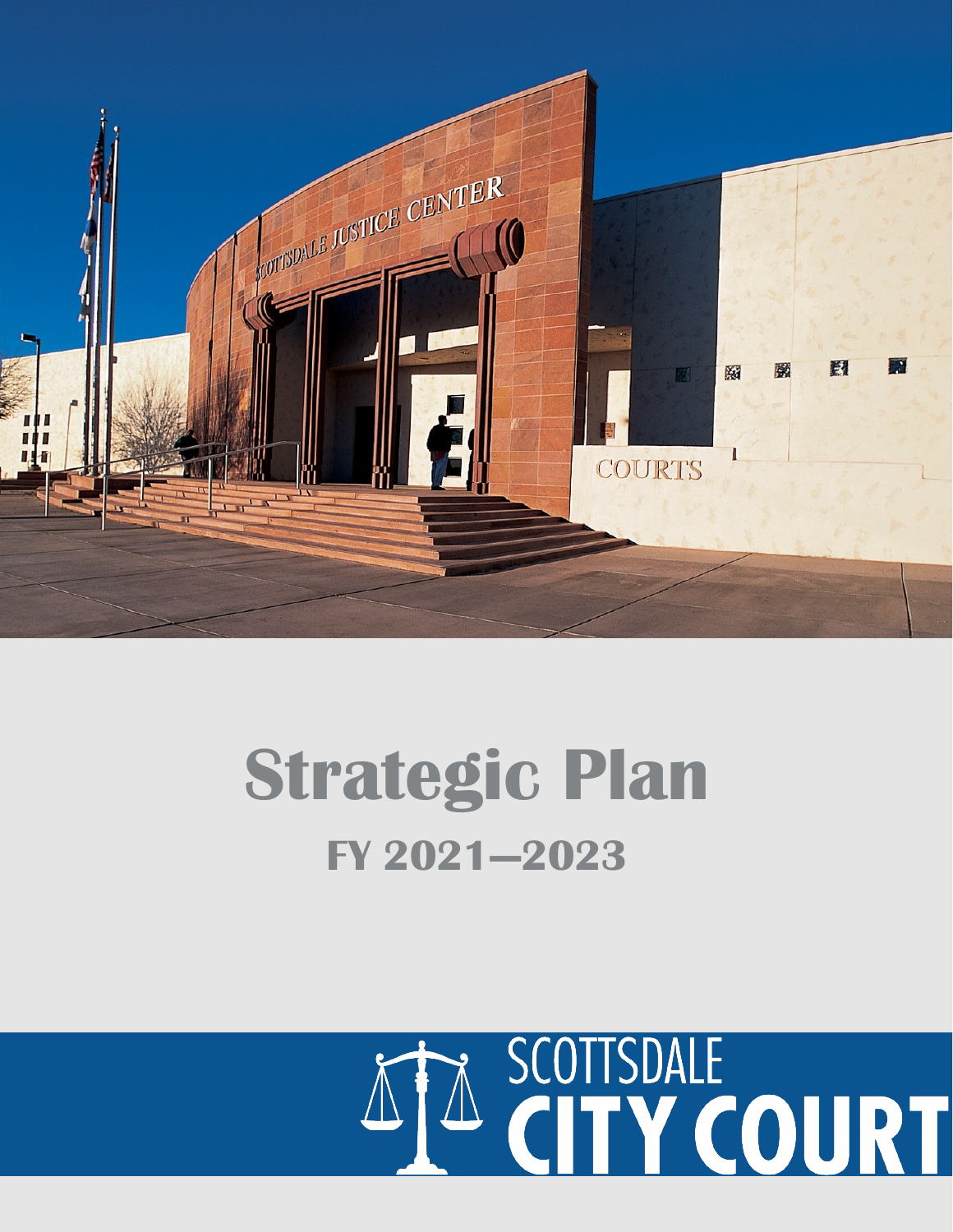# **Goal I. Furthering Access to Justice**

## Continue and Expand Services for Limited English Proficient **Customers**

- Expand use of online and remote interpretation services.
- Translate integral court forms and web videos in other non-english languages.
- Provide Online Dispute Resolution for Non-English languages.
- Provide training for bilingual staff by expanding the role of the certified court interpreter.

### Support Self-Represented Litigants

- Continue to improve internet- based tools to assist with handling court proceedings remotely.
- Partner with Arizona Supreme Court to expand and provide legal resources to assist self-represented litigants.
- Enhance court forms and website content to be more user-friendly.
- Increase training for court staff to assist self-represented litigants.

### Assist Customers with Satisfying Court Ordered Obligations

- Increase awareness of community restitution programs.
- Continue to improve court processes and documents to identify customers that would qualify for assistance.
- Partner with Scottsdale Human Services to assist customers with financial difficulties.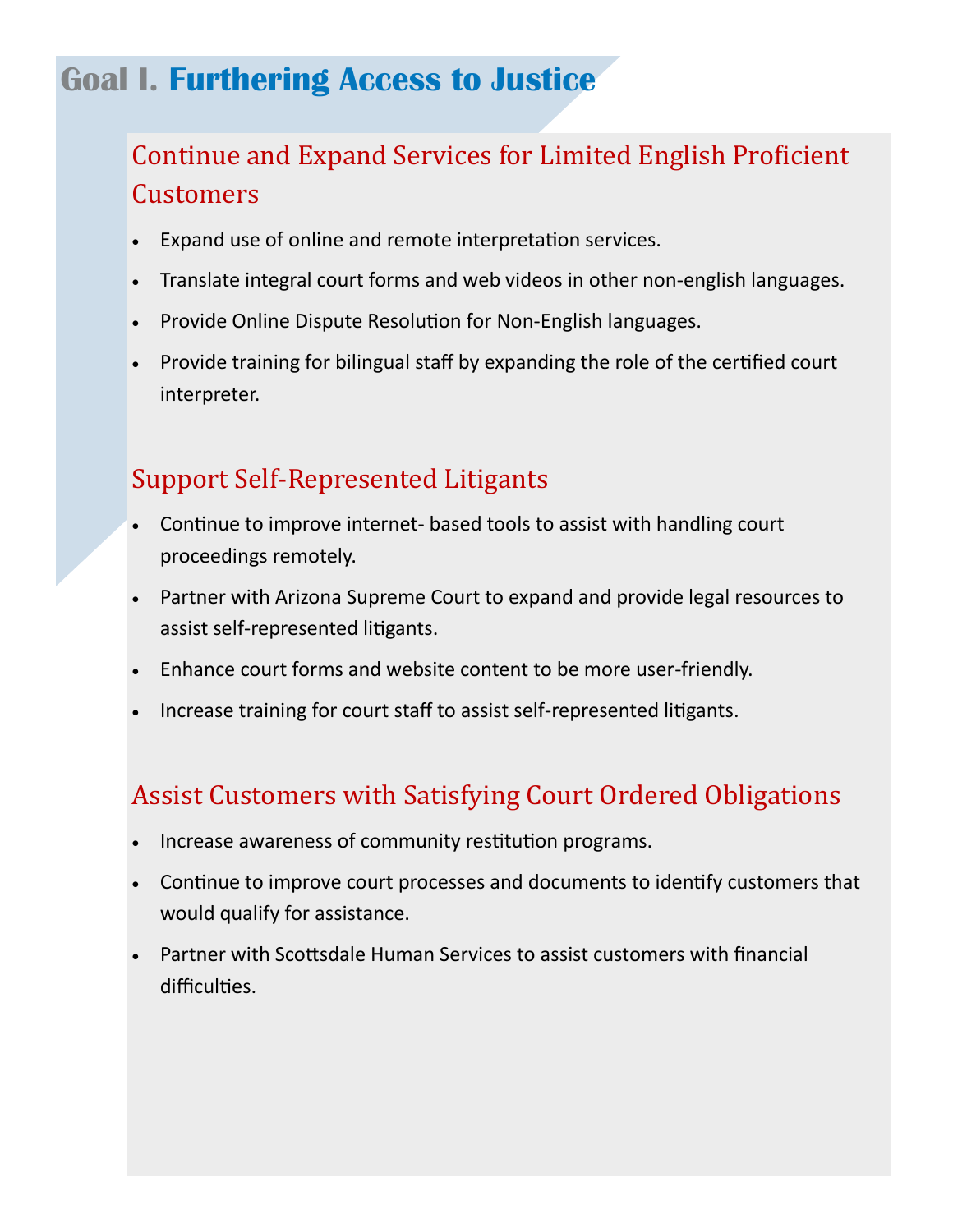# **Goal II. Enhancing Court Operations**

### Stay Responsive to Emerging Changes Within the Court **Community**

- Increase awareness of current issues that impacts the court system.
- Flexibility to adapt to meet the changing needs of our customers.
- Be aware of the changing population that the court serves.
- Improve community involvement by promoting education of the court system.
- Establish procedures and protocols on handling disinformation.

### Continue to Embrace Technological Innovations

- Continue to serve as a leader in technological invocation.
- Promote the use of Online Dispute Resolution and telephonic pleas.
- Implement a digital evidence model where submission of evidence can be completed online.
- Continue to provide user friendly forms and easy to understand website information.
- Increase adoption of remote technology to offer more options for litigants to appear.
- Improve communication within the criminal justice agencies by enhancing data transfer/sharing models.
- Adopt an online payment contract application and communications system, allowing litigants to set up payment contracts online.
- Develop an online warrant system, enabling defendants with active warrants to resolve their warrants remotely.
- Research and recommend options to establish a virtual courthouse, allowing eligible litigants to resolve their case remotely.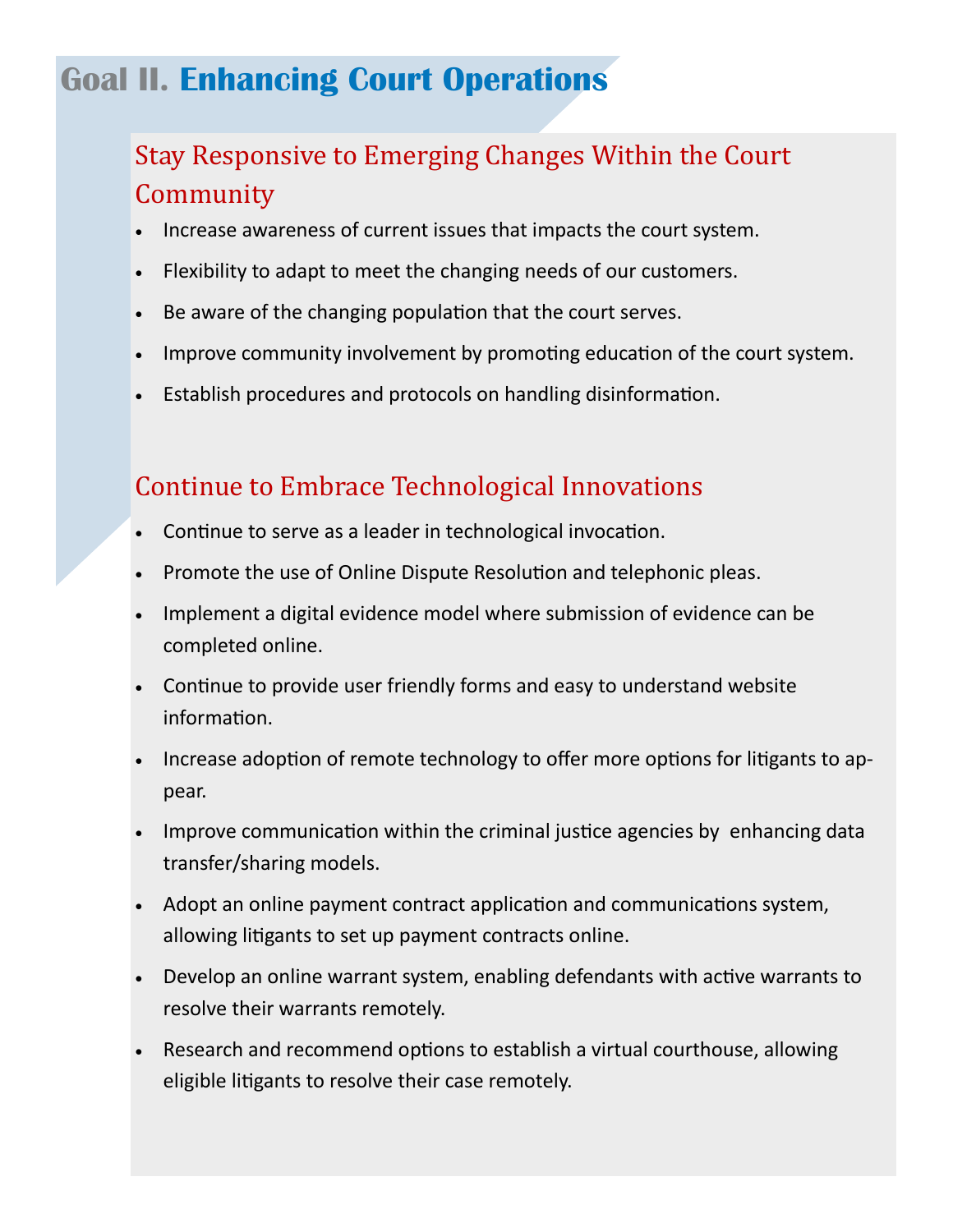# **Goal III. Promote a Professional and Well-Trained Workforce**

### Provide Opportunities for Staff to Develop Knowledge Base

- Enhance the use of web-based video/audio conference capability to train court employees.
- Develop an ongoing training program that provides court employees with the knowledge necessary to properly process cases and be adverse in using the Court's Case Management System.
- Support continuing job-related education and training through Arizona Supreme Court and City of Scottsdale.
- Ensure that the court's training program is efficient and effective, including focus on case processing and standardized instructional method.

### Promote Professional Growth

- Continue offering judicial officer training in specialty areas as new topics arise and when updated material is available for existing specialty training topics.
- Knowledge sharing by Leads and Management Team that are "designated" as subject matter experts.
- Encourage employee enrollment at court related training and events.
- Enhance security and safety measures by providing training of National Emergency Management through FEMA, and specialize training for Court Security Officers.

### Build a Strong Cohesive Workgroup

- Endeavor to maintain a positive work environment.
- Identify ways to improve communication regarding projects and important events.
- Encourage employee engagement and provide morale boosting opportunities.
- Continue to offer employees with team building events.